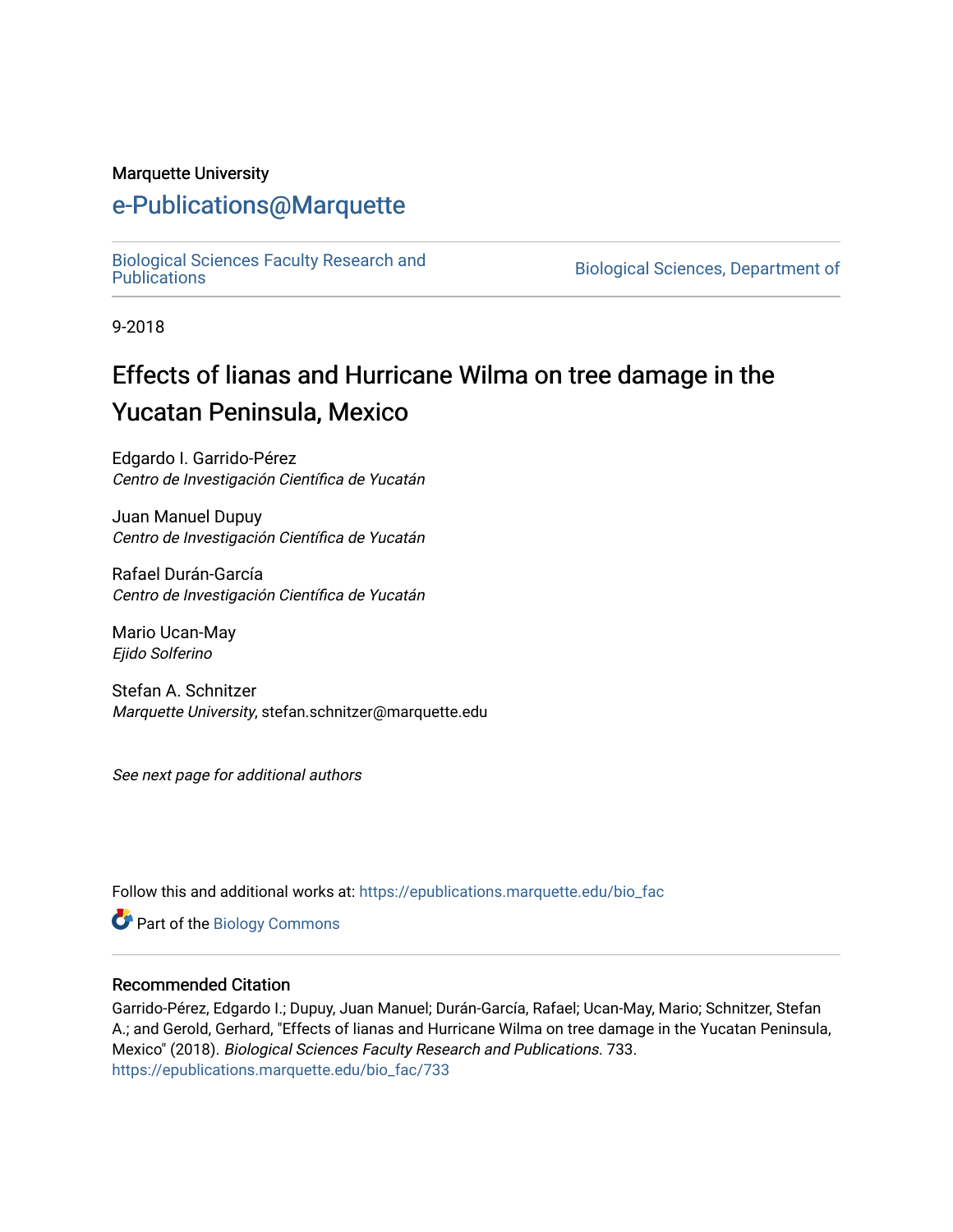### Authors

Edgardo I. Garrido-Pérez, Juan Manuel Dupuy, Rafael Durán-García, Mario Ucan-May, Stefan A. Schnitzer, and Gerhard Gerold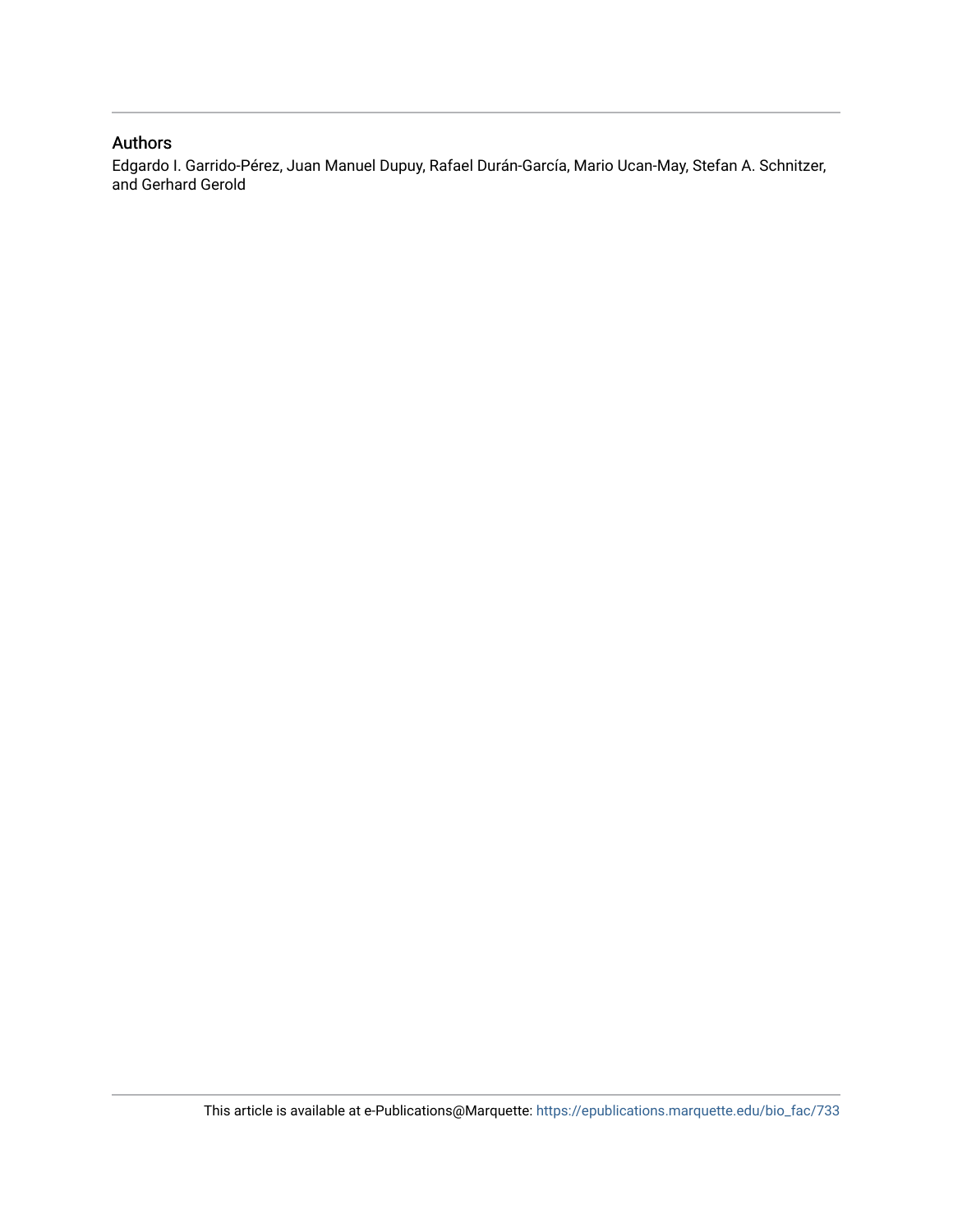**Marquette University**

# **e-Publications@Marquette**

## *Biological Sciences Faculty Research and Publications/College of Arts and Sciences*

*This paper is NOT THE PUBLISHED VERSION;* **but the author's final, peer-reviewed manuscript.** The published version may be accessed by following the link in the citation below.

*Journal of Tropical Ecology*, Vol. 24, No. 5 (September 2018) : 559-562. [DOI.](https://www.cambridge.org/core/journals/journal-of-tropical-ecology/article/effects-of-lianas-and-hurricane-wilma-on-tree-damage-in-the-yucatan-peninsula-mexico/FEB472A2200E7A2C2FAA455BAE6F3B64) This article is © Cambridge University Press and permission has been granted for this version to appear in [e-](http://epublications.marquette.edu/)[Publications@Marquette.](http://epublications.marquette.edu/) Cambridge University Press does not grant permission for this article to be further copied/distributed or hosted elsewhere without the express permission from Cambridge University Press.

# Effects of lianas and Hurricane Wilma on tree damage in the Yucatan Peninsula, Mexico

Edgardo I. Garrido-Pérez Centro de Investigación Científica de Yucatán (CICY), Calle 43 #130, Colonia Chuburná de Hidalgo, CP 97200, Mérida, Yucatán, México Georg-August Universitaet Geographisches Institut Abt. Landschaftsoekologie, Goettingen, Goldschmidtstr.5, PLZ 37077, Goettingen, Germany Juan Manuel Dupuy Centro de Investigación Científica de Yucatán (CICY), Calle 43 #130, Colonia Chuburná de Hidalgo, CP 97200, Mérida, Yucatán, México Rafael Durán-García Centro de Investigación Científica de Yucatán (CICY), Calle 43 #130, Colonia Chuburná de Hidalgo, CP 97200, Mérida, Yucatán, México Mario Ucan-May Ejido Solferino, Municipio de Lázaro Cárdenas, Quintana Roo, México Stefan A. Schnitzer College of Letters and Science, Department of Biological Sciences, University of Wisconsin-Milwaukee Gerhard Gerold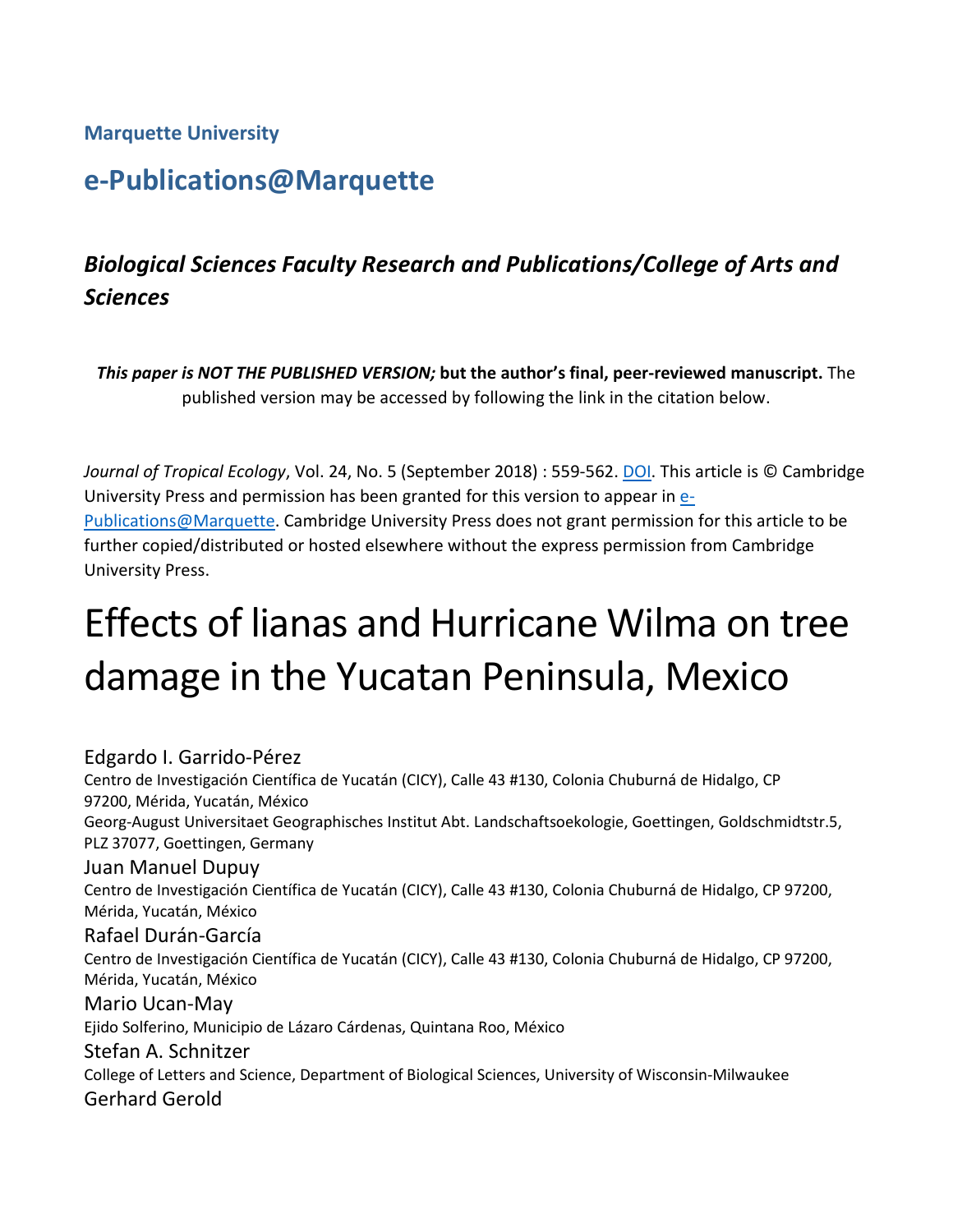Georg-August Universitaet Geographisches Institut Abt. Landschaftsoekologie, Goettingen, Goldschmidtstr.5, PLZ 37077, Goettingen, Germany

### Key Words:

canopy stability, liana cutting, secondary succession, tree-fall gaps, tropical dry forest, tropical storms

### Abstract

Climate change may increase the intensity of hurricanes (Emanuel 1987, 2003), and thus the size of disturbance in tropical forests. As a consequence, disturbance-specialist plants, such as lianas, may increase in abundance there (Phillips & Gentry 1994). Putz (1984) hypothesized that lianas create larger treefall gaps by connecting trees together and pulling down multiple trees during storms. This positive-feedback cycle may increase the prevalence of lianas in disturbed tropical forests (Schnitzer & Bongers 2002, Schnitzer & Carson 2001). Alternatively, Putz (1984) proposed that lianas tie and stabilize canopies together, resulting in less disturbance. Forest age may determine the role of lianas during disturbance because liana abundance and composition vary through secondary succession (De Walt *et al*. 2000, Schnitzer *et al*. 2000). To test the two hypotheses of Putz (1984), we evaluated the effect of liana cutting between forests of different successional ages on tree damage by hurricane Wilma.

Studied areas are around the village of Solferino, north-east Yucatan Peninsula, Mexico, (21°26′N, 87°28′W; 10 m asl; INEGI 1993). Soils are poorly developed Luvisols, Rendzines and Vertisols upon a calcareous base that emerged after the Pleistocene (Bautista-Zúñiga *et al*. 2003, Olmsted *et al*. 2000). Topography is flat, annual rainfall averages 1250 mm, most precipitation occurrs from May to November, including large storms and occasional hurricanes (Orellana *et al*. 2003). Vegetation is seasonally dry semi-evergreen tropical forest (Tropical Dry Forest *sensu* Holdridge *et al*. 1971). Between November 2003 and March 2004, twelve 20 × 20-m plots were established in areas with high density of lianas in forests of different ages of abandonment after shifting agriculture (Table 1). Plots were paired in order to establish the experimental treatments (liana cutting and control). Distance between paired plots was > or = 20 m; no branches of lianas in a plot entered any other plot. Within each plot, all trees > or = 10 cm girth (3.16 cm diameter) 1.3 m above ground were tagged and their diameters were measured as well as all climbers > or = 1 cm diameter at ground level. Lianas rooted inside a plot but climbing on trees outside were excluded; lianas rooted outside and climbing on trees inside a plot were included.

| Age $(y)$       | Density      |            | Basal             | Mean         |            | Liana/tree     |           | Percentage      |                |
|-----------------|--------------|------------|-------------------|--------------|------------|----------------|-----------|-----------------|----------------|
| and             | (indiv.      |            | area              | basal        |            | ratios of      |           | of Trees        |                |
| treatment       | $ha^{-1}$ )  |            | (m <sup>2</sup> ) | area         |            |                |           |                 |                |
|                 |              |            | $ha^{-1}$         | (m2)         |            |                |           |                 |                |
|                 | <b>Trees</b> | Lianas     |                   | <b>Trees</b> | Lianas     | Density        | Basal     | hosting         | felled by      |
|                 |              |            |                   |              |            |                | area      | lianas          | hurricane      |
| $\geq$ 55 cut   | $3375 \pm$   | 4483 $\pm$ | $24.9 \pm$        | $0.17 \pm$   | $0.01 \pm$ | $1.2 \pm 0.06$ | $0.5 \pm$ | $61.0 \pm 2.4$  | $4.5 \pm 0.06$ |
|                 | 527          | 129        | 2.9               | 0.03         | 0.005      |                | 0.2       |                 |                |
| $\geq$ 55 uncut | $3375 \pm$   | $3433 \pm$ | $26.4 \pm$        | $0.19 \pm$   | $0.01 \pm$ | $1.03 \pm 0.2$ | $0.2 \pm$ | $61.7 \pm 7.8$  | $10.9 \pm 2.2$ |
|                 | 435          | 621        | 6.3               | 0.03         | 0.001      |                | 0.2       |                 |                |
| $10-18$ cut     | $3408 \pm$   | 2617±      | $13.5 \pm$        | $0.10 \pm$   | $0.02 \pm$ | $0.8 \pm 0.2$  | $0.2 \pm$ | $78.2 \pm 13.8$ | $11.9 \pm 4.0$ |
|                 | 621          | 530        | 1.6               | 0.006        | 0.006      |                | 0.1       |                 |                |
| $10 - 18$       | $4275 \pm$   | $3517 \pm$ | $16.9 +$          | $0.10 \pm$   | $0.02 \pm$ | $0.8 \pm 0.2$  | $0.2 \pm$ | $85.9 \pm 6.8$  | $4.5 \pm 2.7$  |
| uncut           | 354          | 720.6      | 3.9               | 0.02         | 0.005      |                | 0.06      |                 |                |

Table 1. Mean characteristics ( $\pm$  1 SE) of trees > or = 3.16 cm diameter at breast height and lianas > or = 1 cm diameter at ground level in 12 experimental 20 m × 20-m plots in secondary tropical dry forest stands exposed to Hurricane Wilma in north-east Yucatan Peninsula, Mexico (n = 3).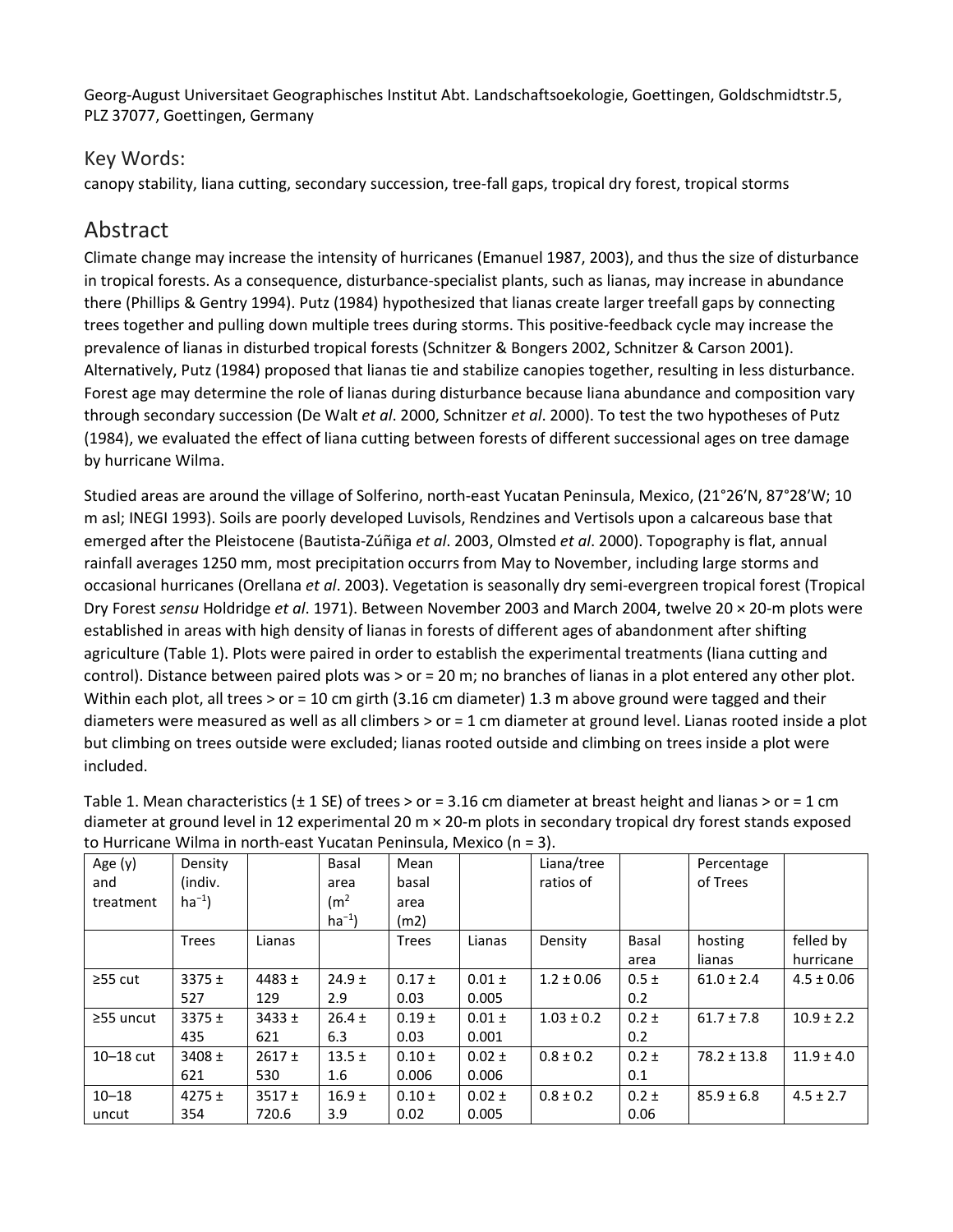On 22-23 May 2004 all climbers were cut in one of each of the paired of plots without removing cut lianas to avoid damaging trees. On 21 August 2005 all trees were re-visited to confirm that hurricane Emily (18 July 2005) did not affect tree mortality. On 23 October 2005 (17 mo after the initial census) hurricane Wilma, the most powerful registered to date in the Caribbean (minimum central pressure = 882 hPa; maximum winds = 295 km h<sup>-1</sup>), struck our plots. On 16-25 January 2006, all plots were re-visited and all substantially damaged (snapped or uprooted) trees quantified, to calculate the percentage of hurricane-felled trees per plot (%HFT; 100% = all trees that were alive and undamaged 2 mo before the hurricane). The effects of liana treatment (cutting *vs* control) and forest age (10-18 y old *vs* > or = 55 y old) on plot-level parameters, including %HFT were evaluated using generalized linear models (factorial ANOVA). Among-plot differences in density, total and mean basal area of trees and lianas can influence damages to trees, so they were included as covariables (ANCOVA). General regression was used to explore relationships among the following variables: density, basal area and mean basal area (basal area/number of individuals) of trees and lianas, liana/tree ratios of density and basal area, and percentage of trees hosting lianas. When necessary, variables were transformed to meet normality and homoscedasticity.

Total and mean basal area of trees were significantly higher in > or = 55-y-old forest stands compared to 10-18 y-old stands (Table 1; F<sub>1, 8</sub> = 6.7, P < 0.05, F<sub>1, 8</sub> = 11.4, P < 0.01, respectively). In contrast, mean liana basal area, liana-to-tree basal area ratio, and the percentage of trees hosting lianas were all greater in young than in old forest ( $F_{1, 8}$  = 21.8, P < 0.005,  $F_{1, 8}$  = 5.3, P < 0.05,  $F_{1, 8}$  = 5.6, P < 0.05, respectively). The frequency distribution pattern for the number of hosted lianas per tree also differed between forest ages (Figure 1). In young forest, 82% of trees hosted 1-9 liana individuals, while few trees hosted either no lianas (17%) or > or = 10 lianas (1%). In contrast, older forest had comparatively fewer trees hosting 1-9 lianas (56%), and more trees hosting either no lianas (38%) or  $>$  or = 10 lianas (6%; Figure 1).



Figure 1. Frequency distribution of number of hosted lianas > or = 1cm diameter at ground level per tree for trees > or = 3.16 cm dbh in >55-y-old (white bars) and 10-18-y-old (dark bars) stands of secondary tropical dry forests in the Yucatan Peninsula (1 SE of the mean;  $n = \sin p$  plots 20  $\times$  20 m in both cases). Asterisks denote significant differences between forest successional ages (P < 0.05).

Interestingly, we found a significant interaction between liana cutting and forest age on %HFT ( $F_{1,8}$  = 6.5, P < 0.05). The percentage of hurricane-felled trees was reduced by cutting lianas in > or = 55-y-old forest, but enhanced in 10-18-y-old forest (Table 1). Lianas thus appear to increase tree-fall gap formation in old forest stands (consistent with hypothesis 1), but reduce gap formation in young stands (consistent with hypothesis 2). When we included either tree density, liana density, or mean liana basal area as a covariable, the interacting effect of liana cutting and forest age was no longer significant (F<sub>1,7</sub> > or = 3.6, P > 0.1 in all cases), suggesting that this interaction is related to among-plot differences in these covariables. The percentage of hurricane-felled trees was overall negatively dependent on tree density ( $R^2$  = 0.52, P < 0.01).

The latter finding suggests that high densities of trees may help reduce tree felling by acting as a buffer against strong hurricane winds, regardless of forest age and liana size and distribution. Differences in total and mean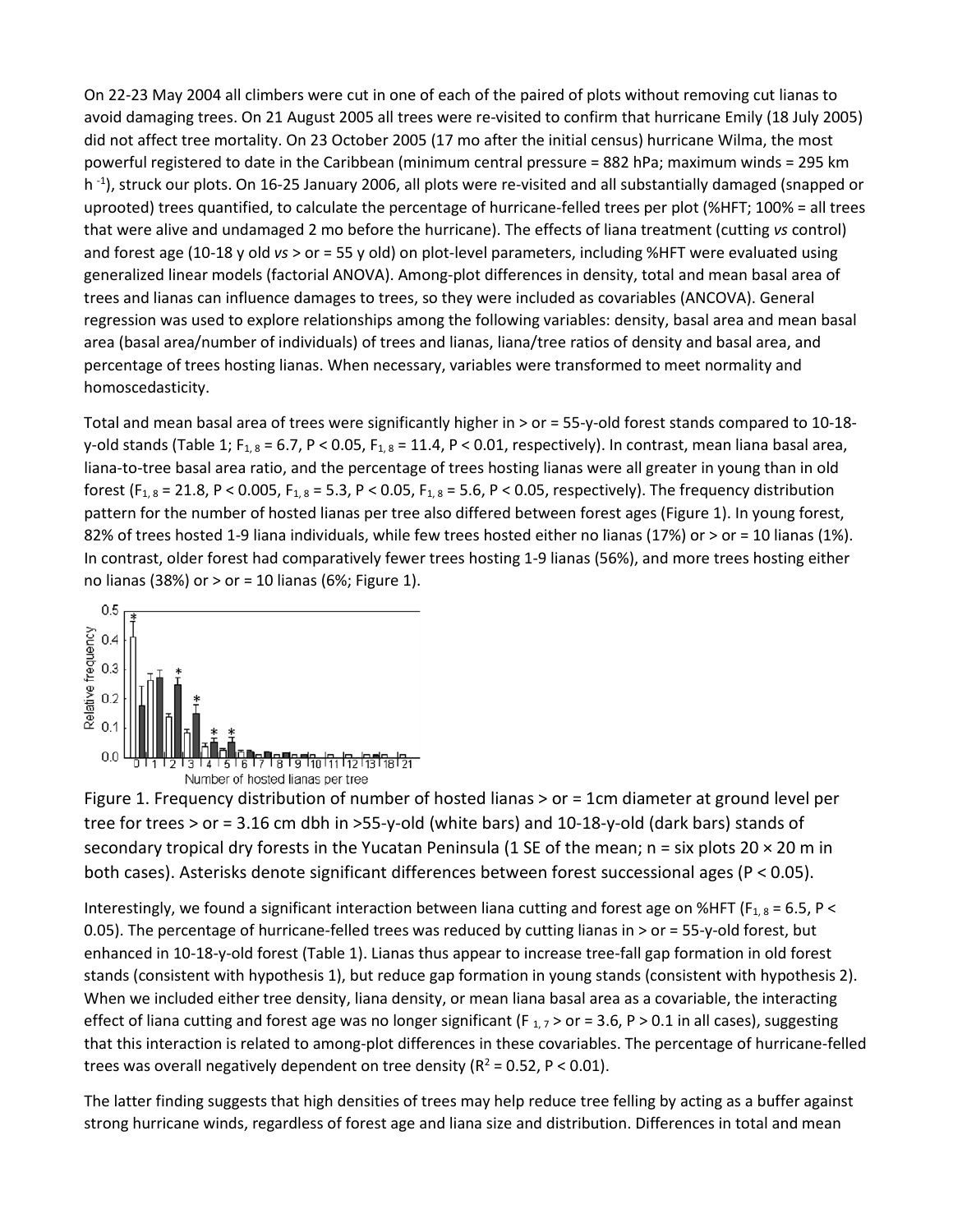tree basal area between young and old forests were consistent with the pattern reported in studies reviewed by Guariguata & Ostertag (2001). The greater ratio of liana-to-tree basal area, and percentage of trees hosting lianas in young than in old stands is also consistent with the greater abundance of lianas found in young compared with old forest (DeWalt *et al*. 2000). But contrary to the findings of DeWalt *et al*. (2000), mean liana basal area was higher in our young than in older stands. This result may be related to differences in land-use and liana species composition between our stands. According to local inhabitants, *Dalbergia glabra* Standl. is resistant to and proliferates after forest fires (Ermilio Rosado, pers. comm.). Slash-and-burn agriculture, which is common to the study region, may thus help explain the high relative abundance and size of *D. glabra*, by far the dominant liana species in our young stands. In contrast, our old forest was used for selective logging and latex extraction from *Manilkara zapota* (L.) P. Royen for chewing gum. Farmers cut lianas around these valuable trees (Garrido-Pérez & Gerold unpubl. data), which may explain the unexpected lower mean size of lianas in our older stands.

The interacting effect of forest age and liana-cutting treatment on %HFT supports both hypotheses of Putz (1984), and suggests that the impact of lianas on tree damage and forest disturbance depends on forest successional age. Differences in mean liana size, mechanical properties, and per-tree liana load distribution between young and older forest may help interpret these seemingly contradictory results. The 10-18-y-old stands had a high ratio of liana-to-tree basal area, and were dominated by comparatively large, heavy-wooded lianas representing on average ( $\pm$  SE) 79.3% ( $\pm$  6.8%; n = 6) of the total basal area of lianas. These young stands were dominated by *Dalbergia glabra* (Leguminosae - Papilionoideae), but also by species of the genera: *Celtis* (Ulmaceae), *Tournefortia* (Boraginaceae) and *Otopappus* (Asteraceae). These lianas were fairly evenly distributed over trees (Figure 1), and could have formed a strong network binding canopies together (E. I. Garrido-Pérez, pers. obs.), thereby reducing tree uprooting and trunk snapping (hypothesis 2). Under these circumstances, the silvicultural practice of cutting large, heavy-wooded lianas without removing them can result in greater damage to trees during a hurricane compared with non-cutting, since the force exerted by large, heavy (and now loosely connected) lianas could exacerbate the force exerted by strong wind gusts. Cutting and removing such lianas may also be impractical and expensive (Parren & Bongers 2001, Pérez-Salicrup *et al*. 2001). In contrast, the > or = 55-y-old stands had a relatively low liana-to-tree basal area ratio, and were dominated by small, light-wooded lianas representing on average 79.9% ( $\pm$  7.6%; n = 6) of the total basal area of lianas. They included species of *Cydista*, *Arrabidaea*, *Melloa* (Bignoniaceae), *Serjania* (Sapindaceae) and *Cissus* (Vitaceae). These lianas were patchily distributed over tree canopies (Figure 1, E. I. Garrido-Pérez, pers. obs.), were thereby less likely to form a stabilizing network, and could even contribute to treefall-gap formation, as predicted by hypothesis 1 (Putz 1984). In this case, liana cutting is recommended because it can reduce tree-felling during a hurricane.

Whigham *et al*. (1991) proposed that forests in hurricane zones do not reach successional maturity due to high levels of disturbance. Our results suggest that lianas may reduce hurricane-induced disturbance in young secondary forests. But in our older stands, this reduction is no longer present and lianas may increase gap dynamics, potentially increasing the relative abundance of both lianas and pioneer tree species (Schnitzer & Carson 2001, Schnitzer *et al*. 2000). Thus, the increasing frequency of secondary forests (Cramer *et al*. 2008), increasing abundance and size of lianas (Phillips *et al*. 2002), and increasing intensity of large storms (Emanuel 2003) may affect tropical forest disturbance, dynamics and species turnover in a number of different ways, each of which may depend on local factors, such as liana composition, their mechanical properties, and their spatial distribution, making it difficult to generalize predictions to all forest types.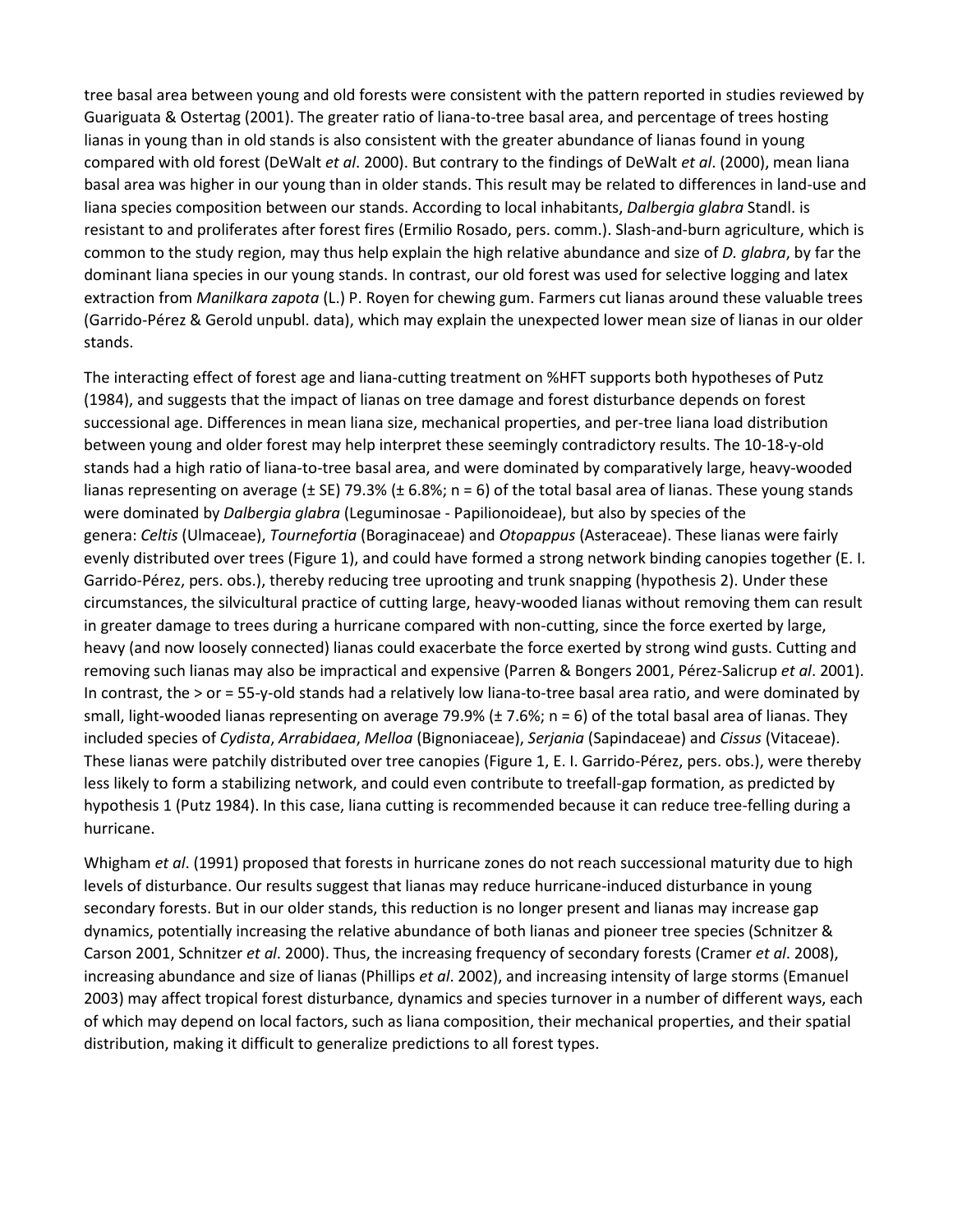## ACKNOWLEDGEMENTS

Land owners are Mario Ucan, Rosendo Can, Saúl Ancona, José 'Pepe' Quintal and Roberto Antonio Lara. Luz María Calvo and José Luis Hernández made helpful suggestions on statistical analyses. Sponsors were the Organization of American States (OAS), the Mexican Council for Science and Technology (CONACYT), the German Service for Academic Exchange (DAAD), and Mrs Kathrin Pahl. E. Garrido-Pérez also thanks Balbina Ancona de Ucan and his Maya friends Chak Mool and Alux Ob for their crucial help in the field.

## References

### LITERATURE CITED

- F. BAUTISTA-ZÚÑIGA, E. BATLLORI-SAMPEDRO, M. A. ORTÍZ-PÉREZ, G. PALACIO-APONTE & M. CASTILLO-GONZÁLEZ 2003. Geoformas, agua y suelo en la pasado, presente y futuro. Pp. 21-35 in P. Colunga Garciamarín & A. Larqué-Saavedra (eds.). Naturaleza y sociedad en el área maya. Academia Mexicana de Ciencias and Centro de Investigación Cientifica de Yucatán, México DF.
- V. CRAMER, R. J. HOBBS & R. J. STANDISH 2008. What's new about old fields? Land abandonment and ecosystem assembly. Trends in Ecology and Evolution 23:104-112.
- S. J. DE WALT, S. A. SCHNITZER & J. S. DENSLOW 2000. Density and diversity of lianas along a chronosequence in a central Panamanian lowland forest. Journal of Tropical Ecology 16:1-19.
- K. A. EMANUEL 1987. The dependence of hurricane intensity on climate. Nature 326:483-485.
- K. A. EMANUEL 2003. Tropical cyclones. Annual Review of Earth Planet Science 31:75-104.
- M. R. GUARIGUATA & R. OSTERTAG 2001. Neotropical secondary forest succession: changes in structural and functional characteristics. Forest Ecology and Management 148:185-206.
- L. HOLDRIDGE, W. GRENKE, W. HATHEWAY, T. LIAN & J. TOSI 1971. Forest environments in tropical life zones: a pilot study. Pergamon Press, Oxford. 747 pp.
- INSTITUTO NACIONAL DE ESTADISTICA, GEOGRAFIA E INFORMATICA (INEGI), GOBIERNO DEL ESTADO DE QUINTANA ROO, & HONORABLE AYUNTAMIENTO DE LÁZARO CÁRDENAS (NATIONAL INSTITUTE OF STATISTICS, GEOGRAPHY AND INFORMATICS, GOVERNMENT OF THE STATE OF QUINTANA ROO, & HONOURABLE MUNICIPALITY OF LAZARO CARDENAS). 1993. Cuaderno estadístico municipal. Aguascalientes, México.
- I. OLMSTED, R. DURÁN, J. A. GONZÁLEZ-ITURBE, L. M. CALVO, F. REMOLINA & J. CANELA ROJO 2000. Programa de Manejo del área de protección de flora y fauna silvestre Yum Balam, Informe final. Centro de Investigación Científica de Yucatán, Mérida, Yucatán, México. 217 pp.
- R. ORELLANA, G. ISLEBE & C. ESPADAS 2003. Presente, pasado y futuro de los Climas de la Penísula de Yucatán. Pp. 37-52 in P. Colunga Garciamarín & A. Larqué Saavedra (eds.). Naturaleza y sociedad en el área maya. Academia Mexicana de Ciencias and Centro de Investigación Cientifica de Yucatán. México DF.
- M. PARREN & F. BONGERS 2001. Does climber cutting reduce felling damage in southern Cameroon? Forest Ecology and Management 141:175-188.
- D. R. PÉREZ-SALICRUP, A. CARLOS, R. GUZMÁN, J. C. LICONA, F. LEDEZMA, M. A. PINARD & F. A. PUTZ 2001. Cost and efficiency of cutting lianas in a lowland liana forest of Bolivia. Biotropica 33:324-329.
- O. L. PHILLIPS & A. H. GENTRY 1994. Increasing turnover through time in tropical forests. Science 263:954-958.
- O. L. PHILLIPS, R. VÁSQUEZ MARTINEZ, L. ARROYO, T. R. BAKER, T. KILLEEN, S. L. LEWIS, Y. MALHI, A. MONTEAGUDO MENDOZA, D. NEILL, P. NÚÑEZ VARGAS, M. ALEXIADES, C. CERÓN, A. DI FIORE, T. ERWIN, A. JARDIM, W. PALACIOS, M. SALDIAS & B. VINCETI 2002. Increasing dominance of large lianas in Amazonian forests. Nature 418:770-774.
- F. E. PUTZ 1984. The natural history of lianas on Barro Colorado Island, Panama. Ecology 65:1713-1724.
- S. A. SCHNITZER & F. BONGERS 2002. The ecology of lianas and their role in forests. Trends in Ecology and Evolution 17:223-230.